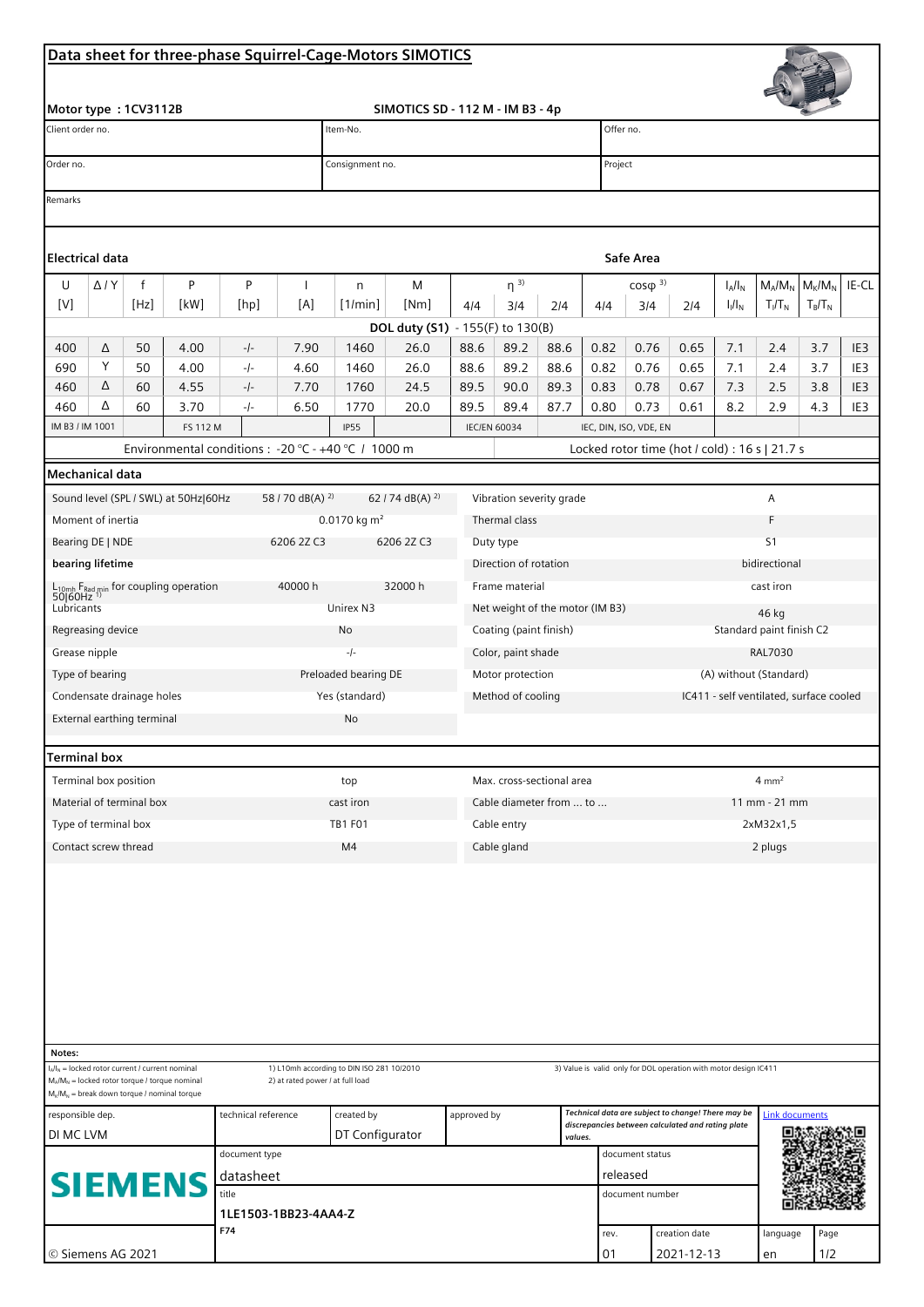**Motor type : 1CV3112B** SIMOTICS SD - 112 M - IM B3 - 4p



**Special design** 

F74 Sheet steel fan cowl

 **Notes:**

| responsible dep.<br><b>DI MC LVM</b> | technical reference  | created by<br>DT Configurator | approved by       | values. |    | Technical data are subject to change! There may be<br>discrepancies between calculated and rating plate | Link documents |      |  |
|--------------------------------------|----------------------|-------------------------------|-------------------|---------|----|---------------------------------------------------------------------------------------------------------|----------------|------|--|
|                                      | document type        |                               | document status   |         |    |                                                                                                         |                |      |  |
| <b>ISIEMENS</b>                      | l datasheet          |                               | released          |         |    |                                                                                                         |                |      |  |
|                                      | title                |                               | l document number |         |    |                                                                                                         |                |      |  |
|                                      | 1LE1503-1BB23-4AA4-Z |                               |                   |         |    |                                                                                                         |                |      |  |
| F74<br>rev.                          |                      |                               |                   |         |    | creation date                                                                                           | language       | Page |  |
| ∣© Siemens AG 2021                   |                      |                               |                   |         | 01 | 2021-12-13                                                                                              | en             | 2/2  |  |